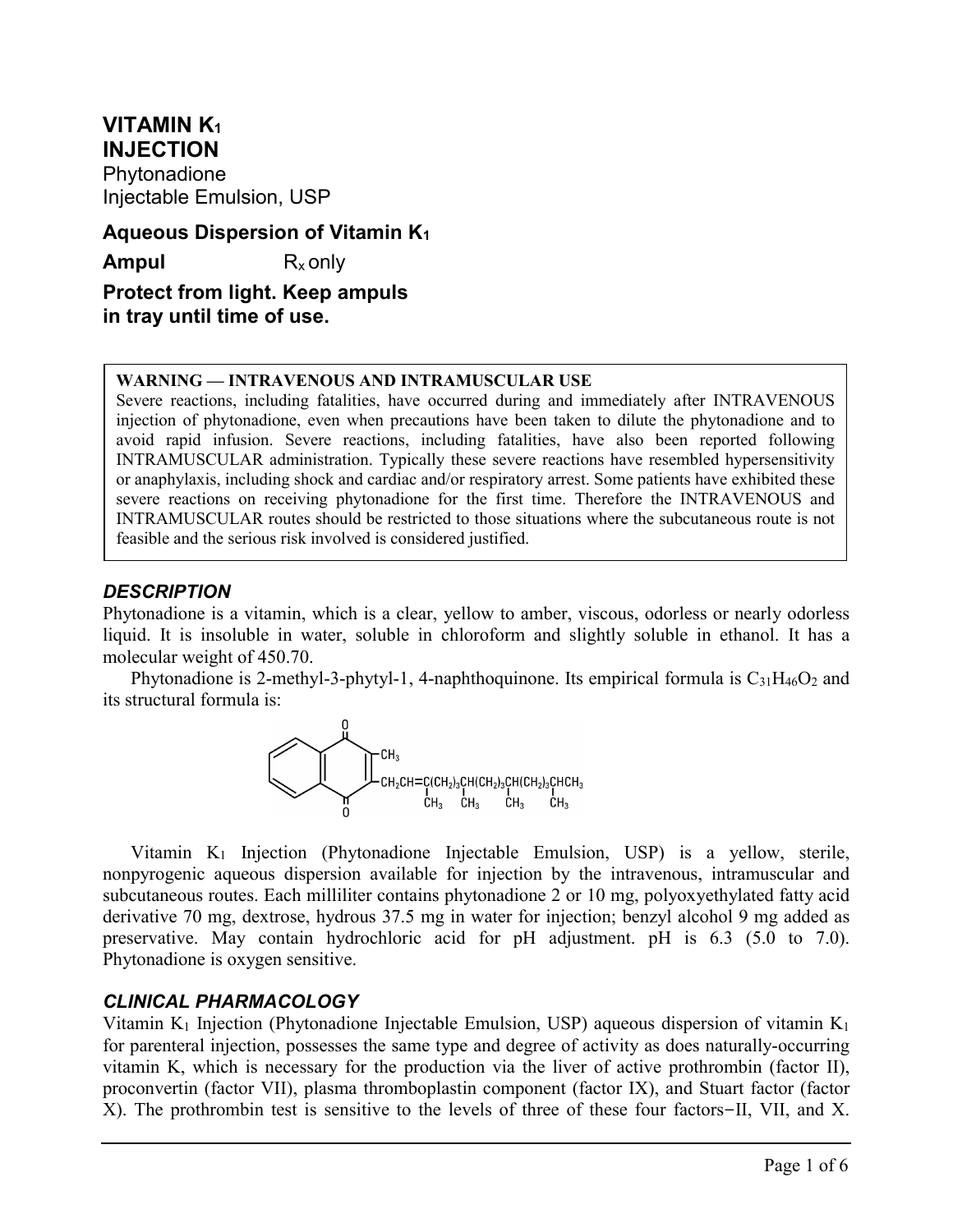Vitamin K is an essential cofactor for a microsomal enzyme that catalyzes the post-translational carboxylation of multiple, specific, peptide-bound glutamic acid residues in inactive hepatic precursors of factors II, VII, IX, and X. The resulting gamma-carboxy-glutamic acid residues convert the precursors into active coagulation factors that are subsequently secreted by liver cells into the blood.

Phytonadione is readily absorbed following intramuscular administration. After absorption, phytonadione is initially concentrated in the liver, but the concentration declines rapidly. Very little vitamin K accumulates in tissues. Little is known about the metabolic fate of vitamin K. Almost no free unmetabolized vitamin K appears in bile or urine.

In normal animals and humans, phytonadione is virtually devoid of pharmacodynamic activity. However, in animals and humans deficient in vitamin K, the pharmacological action of vitamin K is related to its normal physiological function, that is, to promote the hepatic biosynthesis of vitamin K dependent clotting factors.

The action of the aqueous dispersion, when administered intravenously, is generally detectable within an hour or two and hemorrhage is usually controlled within 3 to 6 hours. A normal prothrombin level may often be obtained in 12 to 14 hours.

In the prophylaxis and treatment of hemorrhagic disease of the newborn, phytonadione has demonstrated a greater margin of safety than that of the water-soluble vitamin K analogues.

## *INDICATIONS AND USAGE*

Vitamin  $K_1$  Injection (Phytonadione Injectable Emulsion, USP) is indicated in the following coagulation disorders which are due to faulty formation of factors II, VII, IX and X when caused by vitamin K deficiency or interference with vitamin K activity.

Vitamin  $K_1$  Injection is indicated in:

- ·anticoagulant-induced prothrombin deficiency caused by coumarin or indanedione derivatives;
- ·prophylaxis and therapy of hemorrhagic disease of the newborn;
- ·hypoprothrombinemia due to antibacterial therapy;
- ·hypoprothrombinemia secondary to factors limiting absorption or synthesis of vitamin K, e.g., obstructive jaundice, biliary fistula, sprue, ulcerative colitis, celiac disease, intestinal resection, cystic fibrosis of the pancreas, and regional enteritis;
- ·other drug-induced hypoprothrombinemia where it is definitely shown that the result is due to interference with vitamin K metabolism, e.g., salicylates.

## *CONTRAINDICATION*

Hypersensitivity to any component of this medication.

## *WARNINGS*

֖֚֚֚֬

Benzyl alcohol as a preservative in Bacteriostatic Sodium Chloride Injection has been associated with toxicity in newborns. Data are unavailable on the toxicity of other preservatives in this age group. There is no evidence to suggest that the small amount of benzyl alcohol contained in Vitamin  $K_1$  Injection (Phytonadione Injectable Emulsion, USP), when used as recommended, is associated with toxicity.

An immediate coagulant effect should not be expected after administration of phytonadione. It takes a minimum of 1 to 2 hours for measurable improvement in the prothrombin time. Whole blood or component therapy may also be necessary if bleeding is severe.

Phytonadione will not counteract the anticoagulant action of heparin.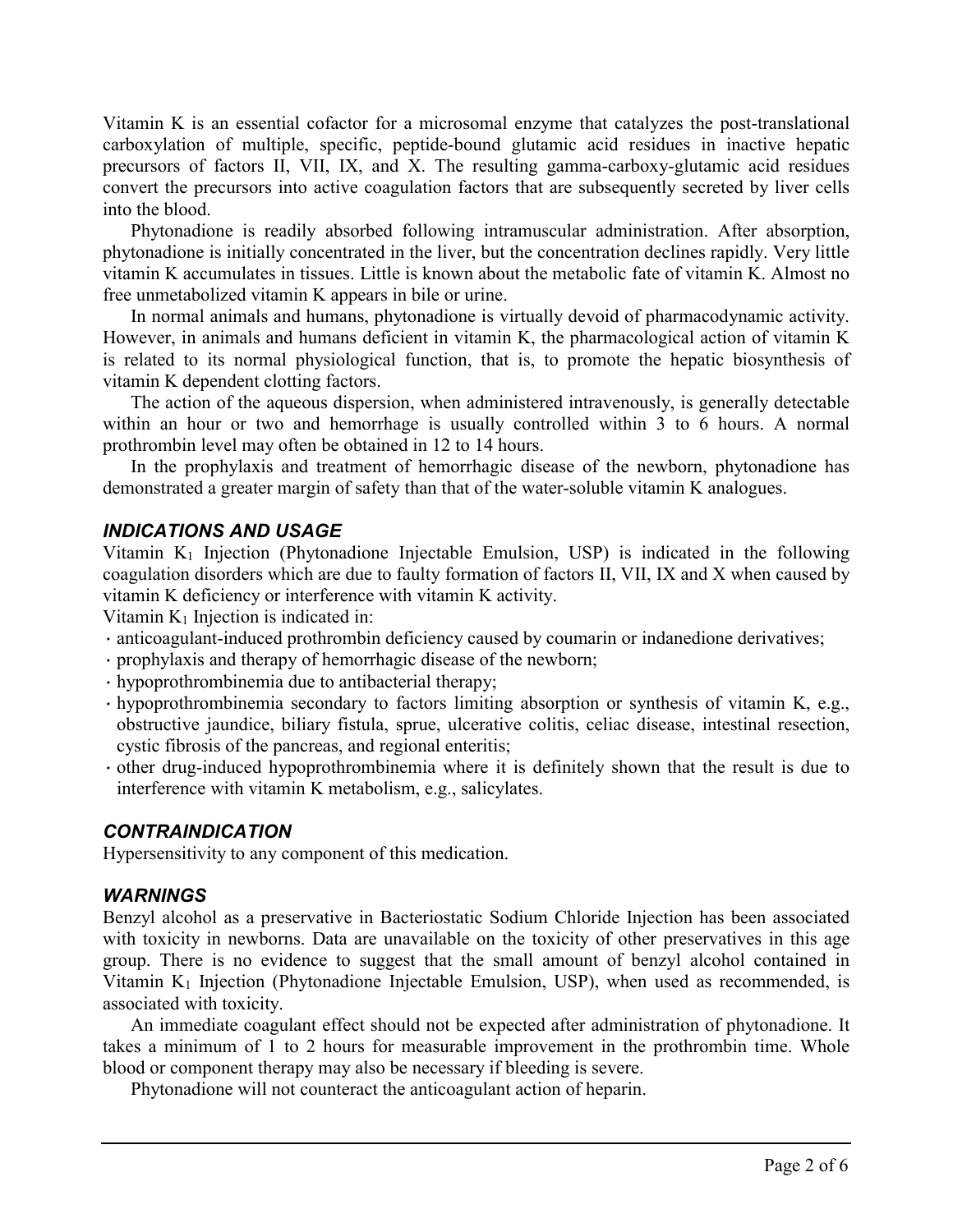When vitamin  $K_1$  is used to correct excessive anticoagulant-induced hypoprothrombinemia, anticoagulant therapy still being indicated, the patient is again faced with the clotting hazards existing prior to starting the anticoagulant therapy. Phytonadione is not a clotting agent, but overzealous therapy with vitamin  $K_1$  may restore conditions which originally permitted thromboembolic phenomena. Dosage should be kept as low as possible, and prothrombin time should be checked regularly as clinical conditions indicate.

Repeated large doses of vitamin K are not warranted in liver disease if the response to initial use of the vitamin is unsatisfactory. Failure to respond to vitamin K may indicate that the condition being treated is inherently unresponsive to vitamin K.

Benzyl alcohol has been reported to be associated with a fatal "Gasping Syndrome" in premature infants.

WARNING: This product contains aluminum that may be toxic. Aluminum may reach toxic levels with prolonged parenteral administration if kidney function is impaired. Premature neonates are particularly at risk because their kidneys are immature, and they required large amounts of calcium and phosphate solutions, which contain aluminum.

Research indicates that patients with impaired kidney function, including premature neonates, who receive parenteral levels of aluminum at greater than 4 to 5 mcg/kg/day accumulate aluminum at levels associated with central nervous system and bone toxicity. Tissue loading may occur at even lower rates of administration.

## *PRECAUTIONS*

#### **Drug Interactions**

Temporary resistance to prothrombin-depressing anticoagulants may result, especially when larger doses of phytonadione are used. If relatively large doses have been employed, it may be necessary when reinstituting anticoagulant therapy to use somewhat larger doses of the prothrombindepressing anticoagulant, or to use one which acts on a different principle, such as heparin sodium.

### **Laboratory Tests**

Prothrombin time should be checked regularly as clinical conditions indicate.

#### **Carcinogenesis, Mutagenesis, Impairment of Fertility**

Studies of carcinogenicity, mutagenesis or impairment of fertility have not been conducted with Vitamin K<sup>1</sup> Injection (Phytonadione Injectable Emulsion, USP).

#### **Pregnancy**

Animal reproduction studies have not been conducted with Vitamin  $K_1$  Injection. It is also not known whether Vitamin  $K_1$  Injection can cause fetal harm when administered to a pregnant woman or can affect reproduction capacity. Vitamin  $K_1$  Injection should be given to a pregnant woman only if clearly needed.

#### **Nursing Mothers**

It is not known whether this drug is excreted in human milk. Because many drugs are excreted in human milk, caution should be exercised when Vitamin  $K_1$  Injection is administered to a nursing woman.

#### **Pediatric Use**

֖֚֚֚֬

Hemolysis, jaundice, and hyperbilirubinemia in neonates, particularly those that are premature, may be related to the dose of Vitamin  $K_1$  Injection. Therefore, the recommended dose should not be exceeded (See ADVERSE REACTIONS and DOSAGE AND ADMINISTRATION).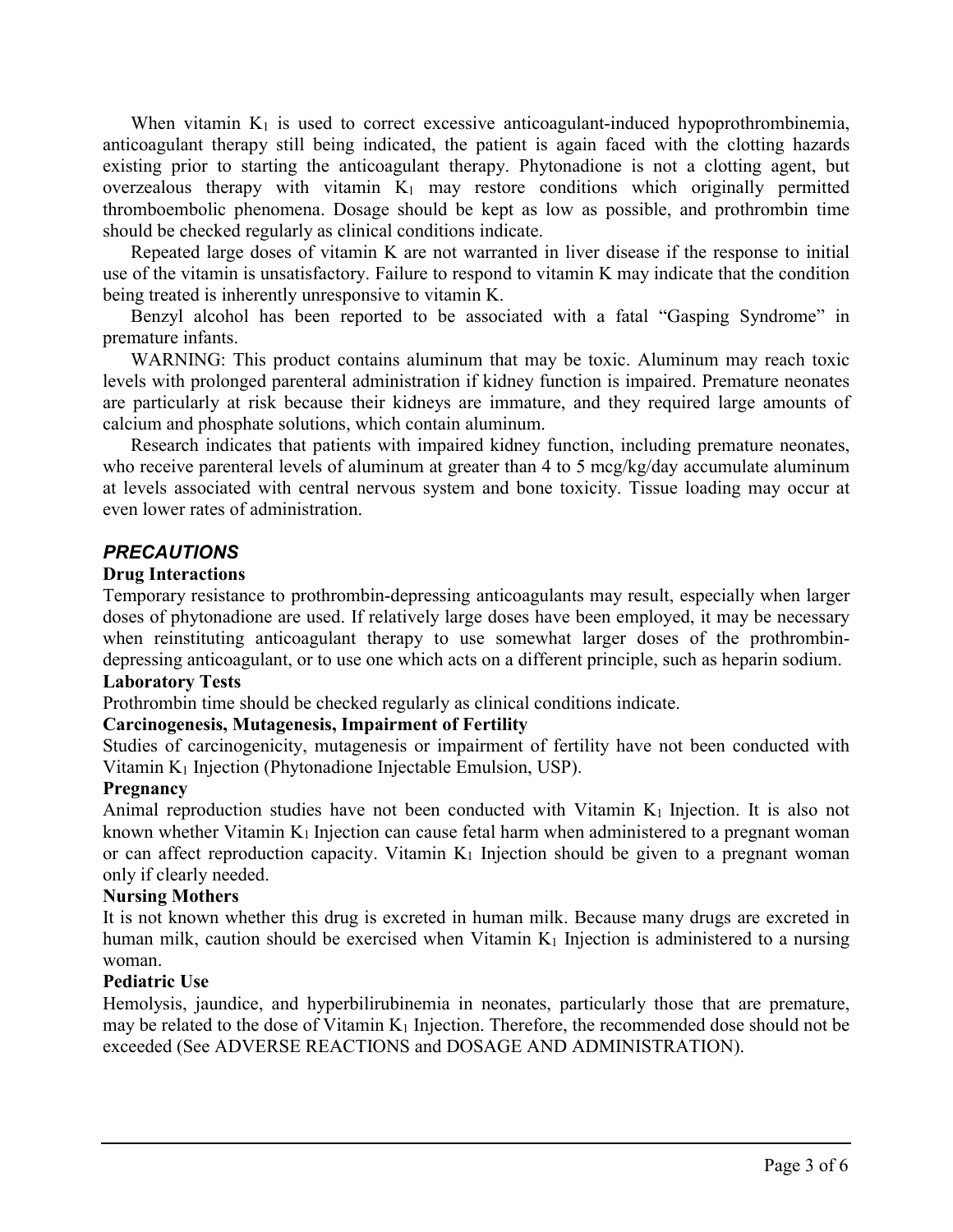## *ADVERSE REACTIONS*

Deaths have occurred after intravenous and intramuscular administration. (See Box Warning.)

Transient "flushing sensations" and "peculiar" sensations of taste have been observed, as well as rare instances of dizziness, rapid and weak pulse, profuse sweating, brief hypotension, dyspnea, and cyanosis.

Pain, swelling, and tenderness at the injection site may occur.

The possibility of allergic sensitivity including an anaphylactoid reaction, should be kept in mind.

Infrequently, usually after repeated injection, erythematous, indurated, pruritic plaques have occurred; rarely, these have progressed to scleroderma-like lesions that have persisted for long periods. In other cases, these lesions have resembled erythema perstans.

Hyperbilirubinemia has been observed in the newborn following administration of phytonadione. This has occurred rarely and primarily with doses above those recommended (See PRECAUTIONS, *Pediatric Use*).

### *OVERDOSAGE*

The intravenous  $LD_{50}$  of Vitamin K<sub>1</sub> Injection (Phytonadione Injectable Emulsion, USP) in the mouse is 41.5 and 52 mL/kg for the 0.2% and 1% concentrations, respectively.

### *DOSAGE AND ADMINISTRATION*

Whenever possible, Vitamin  $K_1$  Injection (Phytonadione Injectable Emulsion, USP) should be given by the subcutaneous route (See Box Warning). When intravenous administration is considered unavoidable, the drug should be injected very slowly, not exceeding 1 mg per minute.

Protect from light at all times.

Parenteral drug products should be inspected visually for particulate matter and discoloration prior to administration, whenever solution and container permit.

#### **Directions for Dilution**

֖֚֚֚֬

Vitamin  $K_1$  Injection may be diluted with 0.9% Sodium Chloride Injection, 5% Dextrose Injection, or 5% Dextrose and Sodium Chloride Injection. Benzyl alcohol as a preservative has been associated with toxicity in newborns. *Therefore, all of the above diluents should be preservative-free* (See WARNINGS). *Other diluents should not be used.* When dilutions are indicated, administration should be started immediately after mixture with the diluent, and unused portions of the dilution should be discarded, as well as unused contents of the ampul.

#### **Prophylaxis of Hemorrhagic Disease of the Newborn**

The American Academy of Pediatrics recommends that vitamin  $K_1$  be given to the newborn. A single intramuscular dose of Vitamin  $K_1$  Injection 0.5 to 1 mg within one hour of birth is recommended.

#### **Treatment of Hemorrhagic Disease of the Newborn**

Empiric administration of vitamin  $K_1$  should not replace proper laboratory evaluation of the coagulation mechanism. A prompt response (shortening of the prothrombin time in 2 to 4 hours) following administration of vitamin  $K_1$  is usually diagnostic of hemorrhagic disease of the newborn, and failure to respond indicates another diagnosis or coagulation disorder.

Vitamin  $K_1$  Injection 1 mg should be given either subcutaneously or intramuscularly. Higher doses may be necessary if the mother has been receiving oral anticoagulants.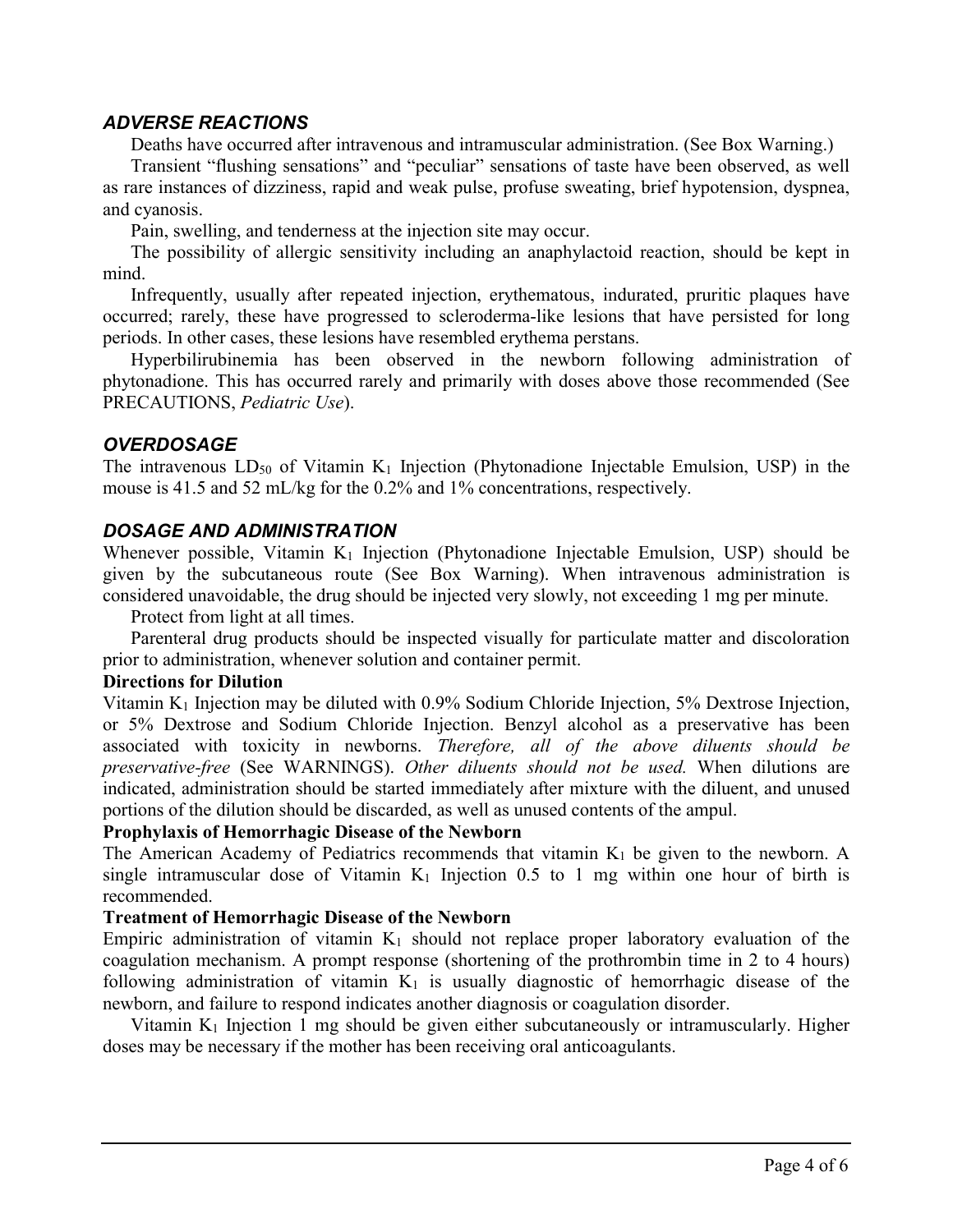Whole blood or component therapy may be indicated if bleeding is excessive. This therapy, however, does not correct the underlying disorder and Vitamin  $K_1$  Injection should be given concurrently.

### **Anticoagulant-Induced Prothrombin Deficiency in Adults**

To correct excessively prolonged prothrombin time caused by oral anticoagulant therapy—2.5 to 10 mg or up to 25 mg initially is recommended. In rare instances 50 mg may be required. Frequency and amount of subsequent doses should be determined by prothrombin time response or clinical condition (See WARNINGS). If in 6 to 8 hours after parenteral administration the prothrombin time has not been shortened satisfactorily, the dose should be repeated.

| $\sim$ $\sim$ $\sim$ $\sim$ $\sim$ $\sim$<br><b>Newborns</b> | <b>Dosage</b>                           |
|--------------------------------------------------------------|-----------------------------------------|
| Hemorrhagic Disease                                          |                                         |
| of the Newborn                                               |                                         |
| Prophylaxis                                                  | $0.5$ to 1 mg IM within 1 hour of birth |
| <i>Treatment</i>                                             | 1 mg SC or IM                           |
|                                                              | (Higher doses may be necessary if the   |
|                                                              | mother has been receiving oral          |
|                                                              | anticoagulants)                         |
| <b>Adults</b>                                                | <b>Initial Dosage</b>                   |
| Anticoagulant-Induced                                        | $2.5$ mg to 10 mg or                    |
| Prothrombin Deficiency                                       | up to $25 \text{ mg}$                   |
| (caused by coumarin or                                       | (rarely 50 mg)                          |
| indanedione derivatives)                                     |                                         |
| Hypoprothrombinemia                                          | $2.5$ mg to $25$ mg or                  |
| Due to other causes                                          | more (rarely up to                      |
| (Antibiotics;                                                | $50 \text{ mg}$ )                       |
| Salicylates or other drugs;                                  |                                         |
| Factors limiting absorption                                  |                                         |
| or synthesis)                                                |                                         |

## **Vitamin K<sup>1</sup> Injection (Phytonadione Injectable Emulsion, USP) Summary of Dosage Guidelines (See circular text for details)**

In the event of shock or excessive blood loss, the use of whole blood or component therapy is indicated.

#### **Hypoprothrombinemia Due to Other Causes in Adults**

֖֚֚֚֬

A dosage of 2.5 to 25 mg or more (rarely up to 50 mg) is recommended, the amount and route of administration depending upon the severity of the condition and response obtained.

If possible, discontinuation or reduction of the dosage of drugs interfering with coagulation mechanisms (such as salicylates; antibiotics) is suggested as an alternative to administering concurrent Vitamin  $K_1$  Injection. The severity of the coagulation disorder should determine whether the immediate administration of Vitamin  $K_1$  Injection is required in addition to discontinuation or reduction of interfering drugs.